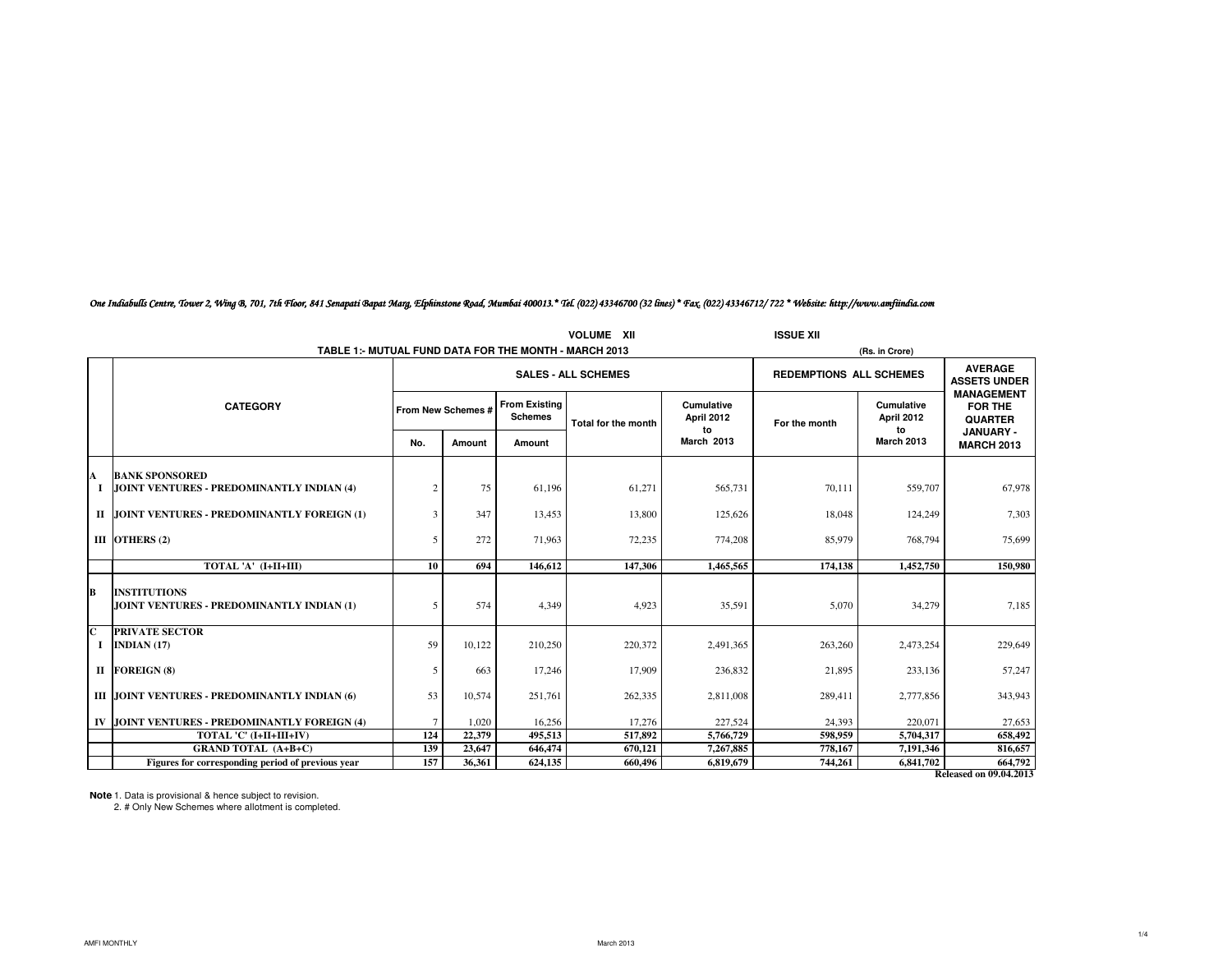# **TABLE 2:- SALES DURING THE MONTH OF MARCH 2013 - TYPE AND CATEGORY WISE**

(Rs. in Crore)

| *NEW SCHEMES LAUNCHED (ALLOTMENT COMPLETED)<br>2.1 |                      |          |                      |        |                      |        |                      |        |
|----------------------------------------------------|----------------------|----------|----------------------|--------|----------------------|--------|----------------------|--------|
|                                                    |                      | Open End | <b>Close End</b>     |        | <b>Interval Fund</b> |        | <b>TOTAL</b>         |        |
|                                                    | <b>No.of Schemes</b> | Amount   | <b>No.of Schemes</b> | Amount | <b>No.of Schemes</b> | Amount | <b>No.of Schemes</b> | Amount |
| <b>INCOME</b>                                      |                      | 665      | 119                  | 21.581 |                      | 1.086  | 130                  | 23.332 |
| <b>IEQUITY</b>                                     |                      |          |                      | 242    |                      |        |                      | 242    |
| <b>BALANCED</b>                                    |                      |          |                      |        |                      |        |                      |        |
| <b>LIQUID/MONEY MARKET</b>                         |                      |          |                      |        |                      |        |                      |        |
| <b>GILT</b>                                        |                      | 53       |                      |        |                      |        |                      | 53     |
| <b>IELSS - EQUITY</b>                              |                      |          |                      |        |                      |        |                      |        |
| <b>GOLD ETF</b>                                    |                      |          |                      |        |                      |        |                      |        |
| <b>OTHER ETFS</b>                                  |                      | 20       |                      |        |                      |        |                      | 20     |
| <b>FUND OF FUNDS INVESTING</b>                     |                      |          |                      |        |                      |        |                      |        |
| <b>OVERSEAS</b>                                    |                      |          |                      |        |                      |        |                      |        |
| <b>TOTAL</b>                                       |                      | 738      | 125                  | 21.823 |                      | 1.086  | 139                  | 23,647 |

### **\*NEW SCHEMES LAUNCHED :**

| NEW SUMEMES LAUNUMED :      |                                                                                                                                                                                                                                                                                                                                                                                                                                                                                                                                                                                                                                                                                                                                                                                                                                                                                                                                                                                                                                                                                                                                                                                                                                                                                                                                                                                                                                                                                                                                                                                                                                                                                                                                                                                                                                                                                                                                                                                                                                                                                                                                                                                                                                                                                                                                                                                                                                                                                                                                                                                                                                                                                                                                                                                                                                                                 |
|-----------------------------|-----------------------------------------------------------------------------------------------------------------------------------------------------------------------------------------------------------------------------------------------------------------------------------------------------------------------------------------------------------------------------------------------------------------------------------------------------------------------------------------------------------------------------------------------------------------------------------------------------------------------------------------------------------------------------------------------------------------------------------------------------------------------------------------------------------------------------------------------------------------------------------------------------------------------------------------------------------------------------------------------------------------------------------------------------------------------------------------------------------------------------------------------------------------------------------------------------------------------------------------------------------------------------------------------------------------------------------------------------------------------------------------------------------------------------------------------------------------------------------------------------------------------------------------------------------------------------------------------------------------------------------------------------------------------------------------------------------------------------------------------------------------------------------------------------------------------------------------------------------------------------------------------------------------------------------------------------------------------------------------------------------------------------------------------------------------------------------------------------------------------------------------------------------------------------------------------------------------------------------------------------------------------------------------------------------------------------------------------------------------------------------------------------------------------------------------------------------------------------------------------------------------------------------------------------------------------------------------------------------------------------------------------------------------------------------------------------------------------------------------------------------------------------------------------------------------------------------------------------------------|
| <b>OPEN END INCOME:</b>     | DWS Banking & PSU Debt Fund, Indiabulls Income Fund and IDFC Banking Fund                                                                                                                                                                                                                                                                                                                                                                                                                                                                                                                                                                                                                                                                                                                                                                                                                                                                                                                                                                                                                                                                                                                                                                                                                                                                                                                                                                                                                                                                                                                                                                                                                                                                                                                                                                                                                                                                                                                                                                                                                                                                                                                                                                                                                                                                                                                                                                                                                                                                                                                                                                                                                                                                                                                                                                                       |
| <b>OPEN END GILT:</b>       | Morgan Stanley Gilt Fund                                                                                                                                                                                                                                                                                                                                                                                                                                                                                                                                                                                                                                                                                                                                                                                                                                                                                                                                                                                                                                                                                                                                                                                                                                                                                                                                                                                                                                                                                                                                                                                                                                                                                                                                                                                                                                                                                                                                                                                                                                                                                                                                                                                                                                                                                                                                                                                                                                                                                                                                                                                                                                                                                                                                                                                                                                        |
| <b>OPEN END OTHER ETF'S</b> | ICICI Prudential Nifty ETF and Reliance R* Shares CNX 100 Fund                                                                                                                                                                                                                                                                                                                                                                                                                                                                                                                                                                                                                                                                                                                                                                                                                                                                                                                                                                                                                                                                                                                                                                                                                                                                                                                                                                                                                                                                                                                                                                                                                                                                                                                                                                                                                                                                                                                                                                                                                                                                                                                                                                                                                                                                                                                                                                                                                                                                                                                                                                                                                                                                                                                                                                                                  |
| <b>CLOSE END INCOME:</b>    | Axis Fixed Term Plan - Series 33 (91 days) and Series 34 (392 days), Baroda Pioneer Fixed Maturity Plan - Series A, Series B (378 day) and Series C (372 day), BNP<br>Paribas Fixed Term Fund Series - 24 A, 25 A and 25 B, Birla Sun Life Fixed Term Plan Series GR, GS, HD, HE, HF, HG and HH, BOI AXA Fixed Maturity Plan Series 1,<br>DSP BlackRock FMP - Series 87 - 12M, Series 88 - 12.5M, Series 89 - 12M, Series 90 - 12M, Series 91 - 12M - Series 93 - 12M and Series 94 - 12M, DSP BlackRock<br>FTP - Series 22 - 14M, DWS - Fixed Maturity Plan - Series 26, 27, 28, 29 and 30, DWS - Hybrid Fixed Term Fund - Series 12, HDFC FMP 384D March 2013 (1) - Series<br>23, 398D March 2013 (1) - Series 23, 400D March 2013(1) - Series 23 and 403D March 2013 (1) - Series 25, HSBC Fixed Term Series 89 and Series 90, ICICI Prudential<br>Capital Protection Oriented Fund III - Plan G - 60 Months Plan<br>ICICI Prudential Fixed Maturity Plan - Series 66 - 366 Days Plan D, 366 Days Plan H, 404 Days Plan L, 405 Days Plan J, 405 Days Plan K, 407 Days Plan I and 412 Days<br>Plan E and Series 67 - 366 Days Plan B, 366 Days Plan D, 371 Days Plan C, 371 Days Plan E and 378 Days Plan A, ICICI Prudential Multiple Yield Fund - Series 3 - Plan<br>A, IDBI FMP - Series III - 366 Days (March 2013) - D, 385 Days (March 2013) - B and 385 Days (March 2013) - C, IDFC FTP - Series 11, 12, 13, 14, 16, 17, IIFL Fixed<br>Maturity Plan Series 6, JM Fixed Maturity Fund - Series XXIII - Plan A, JPMorgan India Fixed Maturity Plan - Series 14, 16, 17 and 18, JPMorgan India Hybrid Fund Series<br>2, Kotak FMP Series 96 Direct Plan and Non Direct Plan, Series 97 Direct Plan and Non Direct Plan, Series 100 Direct Plan and Non Direct Plan, Series 101 Direct Plan<br>and Non Direct Plan, Series 102 Direct Plan and Non Direct Plan, Series 103 Direct and Non Direct Plan, L&T FMP - VII (March13M A), (March367D A), (March367D B),<br>(March381D A), (March753D A) and (March880D A), LIC Nomura MF FMP Series 58 - (392 Days), Series 59 - (392 Days), Series 60 - (397 Days) and Series 61 - (365<br>Days), Peerless Fixed Maturity Plan Series 1, Pramerica Fixed Duration Fund - Series 5<br>Reliance Dual Advantage Fixed Tenure Fund - III - Plan A, Reliance Fixed Horizon Fund - XXIII - Series 3, 4, 5, 6, 7, 8 and 9, Religare Fixed Maturity Plan - Series XVII -<br>Plan D (399 Days), Plan E (369 Days) and Plan F (392 Days), Series XVIII - Plan A (369 Days), Plan B (386 Days), Plan C (25 Months) and Plan D (368 Days), Religare<br>Fixed Maturity Plan - Series XVIII - Plan E (374 Days), Sundaram Fixed Term Plan - DF, DG, DH and DI, Tata Fixed Maturity Plan Series 42 Scheme B, C, D, F and H,<br>Taurus FMP 366 Days Series Y and 377 Days Series Z and Union KBC Fixed Maturity Plan - Series 6 |
| <b>CLOSE END EQUITY:</b>    | Birla Sun Life Rajiv Gandhi Equity Savings Scheme - Series 1, DSP BlackRock RGESS* Fund - Series 1, HDFC Rajiv Gandhi Equity Savings Scheme - Series 1<br>February 2013, IDBI Rajiv Gandhi Equity Savings Scheme Series I Plan A, LIC Nomura MF RGESS Fund Series - 1 and UTI - Rajiv Gandhi Equity Saving Scheme (UTI -<br>RGESS)                                                                                                                                                                                                                                                                                                                                                                                                                                                                                                                                                                                                                                                                                                                                                                                                                                                                                                                                                                                                                                                                                                                                                                                                                                                                                                                                                                                                                                                                                                                                                                                                                                                                                                                                                                                                                                                                                                                                                                                                                                                                                                                                                                                                                                                                                                                                                                                                                                                                                                                              |
| <b>INTERVAL INCOME:</b>     | Birla Sun Life Interval Income Fund - Annual Plan 3 and Annual Plan 5, HDFC Annual Interval Fund - Series 1 - Plan A and Plan B, ICICI Prudential Interval Fund VI -<br>Annual Interval Plan C and Plan D and Reliance Yearly Interval Fund - Series 4 and Series 5                                                                                                                                                                                                                                                                                                                                                                                                                                                                                                                                                                                                                                                                                                                                                                                                                                                                                                                                                                                                                                                                                                                                                                                                                                                                                                                                                                                                                                                                                                                                                                                                                                                                                                                                                                                                                                                                                                                                                                                                                                                                                                                                                                                                                                                                                                                                                                                                                                                                                                                                                                                             |

#### **2.2 EXISTING SCHEMES**

|                                | Open End             |         | <b>Close End</b>     |                 | <b>Interval Fund</b> |                          |                      | <b>TOTAL</b> |  |
|--------------------------------|----------------------|---------|----------------------|-----------------|----------------------|--------------------------|----------------------|--------------|--|
|                                | <b>No.of Schemes</b> | Amount  | <b>No.of Schemes</b> | Amount          | <b>No.of Schemes</b> | Amount                   | <b>No.of Schemes</b> | Amount       |  |
| <b>INCOME</b>                  | 234                  | 87,373  | 362                  | 4,301           | 34                   | 235                      | 630                  | 91,909       |  |
| <b>IEQUITY</b>                 | 292                  | 3.630   |                      |                 |                      | $\overline{\phantom{a}}$ | 292                  | 3,630        |  |
| <b>BALANCED</b>                | 31                   | 556     |                      |                 |                      |                          | 32                   | 556          |  |
| <b>LIQUID/MONEY MARKET</b>     | 55                   | 547.334 |                      |                 |                      |                          | 55                   | 547,334      |  |
| <b>GILT</b>                    | 41                   | 2.131   |                      | <b>Contract</b> |                      | $\overline{\phantom{a}}$ | 41                   | 2,131        |  |
| <b>IELSS - EQUITY</b>          | 36                   | 596     | 13                   |                 |                      | $\overline{\phantom{a}}$ | 49                   | 596          |  |
| <b>GOLD ETF</b>                | 14                   | 38      |                      |                 |                      |                          | 14                   | 38           |  |
| <b>OTHER ETFS</b>              | 21                   | 249     |                      |                 |                      | $\overline{\phantom{a}}$ | 21                   | 249          |  |
| <b>FUND OF FUNDS INVESTING</b> |                      |         |                      |                 |                      |                          | 21                   | 31           |  |
| <b>OVERSEAS</b>                | 21                   | 31      |                      |                 |                      |                          |                      |              |  |
| <b>TOTAL</b>                   | 745                  | 641.938 | 376                  | 4.301           | 34                   | 235                      | 1155                 | 646.474      |  |

Notes:The change in number of existing schemes is because of the maturity and reclassification of some of the existing schemes. ^ Amount mobilised by new plans launched under existing scheme.

### **2.3 TOTAL OF ALL SCHEMES**

|                                                   | Open End             |         | <b>Close End</b>     |        | <b>Interval Fund</b> |        | <b>TOTAL</b>         |         |
|---------------------------------------------------|----------------------|---------|----------------------|--------|----------------------|--------|----------------------|---------|
|                                                   | <b>No.of Schemes</b> | Amount  | <b>No.of Schemes</b> | Amount | <b>No.of Schemes</b> | Amount | <b>No.of Schemes</b> | Amount  |
| <b>INCOME</b>                                     | 237                  | 88.038  | 481                  | 25.882 | 42                   | 1.321  | 760                  | 115.241 |
| <b>IEQUITY</b>                                    | 292                  | 3,630   |                      | 242    | $\sim$               | -      | 298                  | 3,872   |
| <b>BALANCED</b>                                   | 31                   | 556     |                      | -      |                      |        | 32                   | 556     |
| <b>LIQUID/MONEY MARKET</b>                        | 55                   | 547.334 |                      |        |                      |        | 55                   | 547,334 |
| <b>GILT</b>                                       | 42                   | 2.184   |                      |        |                      |        | 42                   | 2.184   |
| <b>ELSS - EQUITY</b>                              | 36                   | 596     | 13                   |        | $\sim$               |        | 49                   | 596     |
| <b>GOLD ETF</b>                                   | 14                   | 38      |                      |        |                      |        | 14                   | 38      |
| <b>OTHER ETFS</b>                                 | 23                   | 269     |                      |        |                      |        | 23                   | 269     |
| <b>FUND OF FUNDS INVESTING</b><br><b>OVERSEAS</b> | 21                   | 31      |                      |        | $\sim$               |        | 21                   | 31      |
| <b>TOTAL</b>                                      | 751                  | 642,676 | 501                  | 26.124 | 42                   | 1,321  | 1.294                | 670.121 |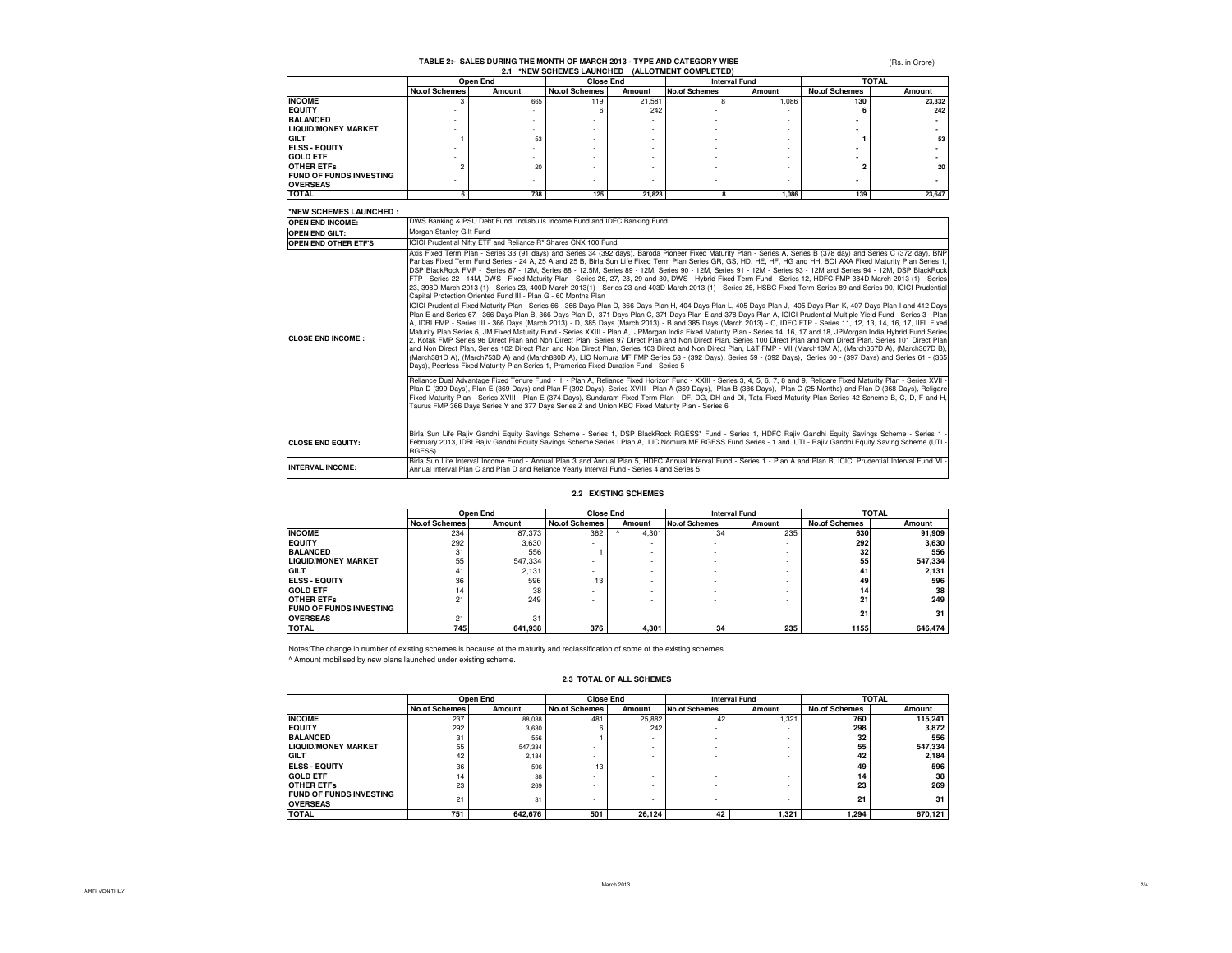### **Table 3:-**

# **REDEMPTIONS / REPURCHASES DURING THE MONTH OF MARCH 2013**

|                                                    |          |                  | <b>CATEGORY &amp; TYPE WISE</b> |              | (Rs. in Crore)                          |                                                                       |                                                                        |
|----------------------------------------------------|----------|------------------|---------------------------------|--------------|-----------------------------------------|-----------------------------------------------------------------------|------------------------------------------------------------------------|
|                                                    | Open End | <b>Close End</b> | <b>Interval Fund</b>            | <b>TOTAL</b> | Net Inflow / (Outflow)<br>For the Month | Net Inflow / (Outflow)<br>For the Year to Date<br><b>Current Year</b> | Net Inflow / (Outflow)<br>For the Year to Date<br><b>Previous Year</b> |
| <b>INCOME</b>                                      | 100,859  | 12,909           | 308                             | 114,076      | 1,165                                   | 82,981                                                                | (18, 528)                                                              |
| <b>EQUITY</b>                                      | 3,358    |                  |                                 | 3,358        | 514                                     | (12, 931)                                                             | 264                                                                    |
| <b>BALANCED</b>                                    | 449      |                  |                                 | 449          | 107                                     | 216                                                                   | 382                                                                    |
| <b>LIQUID/MONEY MARKET</b>                         | 657,123  |                  |                                 | 657,123      | (109, 789)                              | 3,226                                                                 | (7, 104)                                                               |
| <b>GILT</b>                                        | 2,351    |                  |                                 | 2,351        | (167)                                   | 3,975                                                                 | (20)                                                                   |
| <b>ELSS - EQUITY</b>                               | 317      | 25               |                                 | 342          | 254                                     | (1,656)                                                               | (142)                                                                  |
| <b>GOLD ETFs</b>                                   | 125      |                  |                                 | 125          | (87)                                    | 1,414                                                                 | 3,646                                                                  |
| <b>OTHER ETFS</b>                                  | 288      |                  |                                 | 288          | (19)                                    | (212)                                                                 | (623)                                                                  |
| <b>IFUND OF FUNDS</b><br><b>INVESTING OVERSEAS</b> | 55       |                  |                                 | 55           | (24)                                    | (474)                                                                 | 102 <sub>1</sub>                                                       |
| <b>TOTAL</b>                                       | 764,925  | 12,934           | 308                             | 778,167      | (108,046)                               | 76,539                                                                | (22, 023)                                                              |

**Table 4:-**

## **ASSETS UNDER MANAGEMENT AS ON MARCH 31, 2013CATEGORY & TYPE WISE** (*Rs. in Crore*)

|                                                   | Open End | <b>Close End</b> | <b>Interval Fund</b> | <b>TOTAL</b> | % to Total |
|---------------------------------------------------|----------|------------------|----------------------|--------------|------------|
| <b>INCOME</b>                                     | 270,236  | 118,159          | 7,590                | 395,985      | 57         |
| <b>EQUITY</b>                                     | 149,536  | 241              | ۰                    | 149,777      | 22         |
| <b>BALANCED</b>                                   | 16,295   | 12               | ۰                    | 16,307       |            |
| <b>LIQUID/MONEY MARKET</b>                        | 93,392   | ٠                |                      | 93,392       | 13         |
| <b>GILT</b>                                       | 8,074    |                  | ۰                    | 8,074        |            |
| <b>ELSS - EQUITY</b>                              | 20,491   | 2.240            | ۰                    | 22,731       |            |
| <b>GOLD ETF</b>                                   | 11,648   |                  |                      | 11,648       |            |
| <b>OTHER ETFS</b>                                 | 1.476    |                  |                      | 1,476        | @          |
| <b>FUND OF FUNDS</b><br><b>INVESTING OVERSEAS</b> | 2,053    | ۰                |                      | 2,053        | @          |
| <b>TOTAL</b>                                      | 573,201  | 120,652          | 7,590                | 701,443      | 100        |

**@ Less than 1 %.**

### Table 5:- DATA ON FUND OF FUNDS (DOMESTIC) - MARCH 2013 (Rs. In Crore)

|                       | No. of Schemes | <b>Sales</b> | Redemption | Assets under<br><b>Management</b><br>as on<br>March 31, 2013 | Average Assets under<br><b>Management for the</b><br>Month |
|-----------------------|----------------|--------------|------------|--------------------------------------------------------------|------------------------------------------------------------|
| <b>IFund of Funds</b> | 39             | 227          | 271        | 6,333                                                        | 6,357                                                      |

### **Note :**

Fund of Funds is a scheme wherein the assets are invested in the existing schemes of mutual funds and hence,